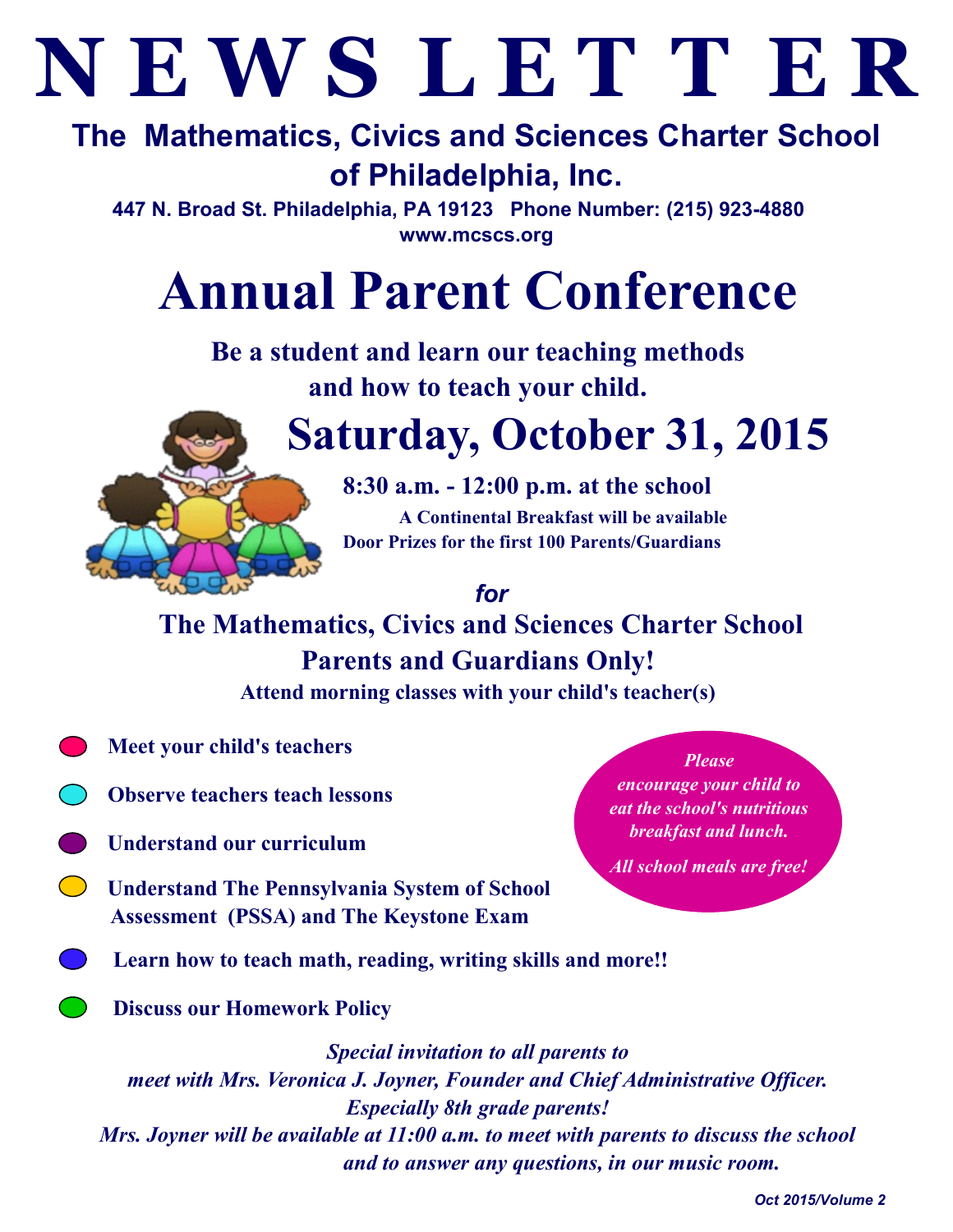### **Some of The Mathematics, Civics and Sciences Charter School College Graduates**

*Kurk* is a 2008 graduate of MCSCS. He



graduated from Slippery Rock University in 2012 with a Bachelor of Science degree in Mathematics. *Kurk* is employed at Greenfield Elementary School as a Program Director.

*Kurk Watson*

*Andrea* graduated from MCSCS in 2009.



*Andrea* graduated from Kutztown University in 2013 with a Business Administration degree. *Andrea* currently attends Liberty University and is pursuing a Master's degree

*Andrea Jones* in Business Administration.

*Ari* is a 2004 graduate of MCSCS. *Ari*



graduated from the Philadelphia Police Academy in August 2015. He is now a Philadelphia Police Officer.

**Ari Summers**

*Jessica* graduated from MCSCS as valedictorian in 2010.



*Jessica* graduated Magnum cum Laude from Howard University in 2014 with a Business Administration degree in Accounting. *Jessica* completed her **Master's degree** in Accounting at LaSalle University, 2015 and is employed at

Anita T. Conner & Associates, PC in Elkins Jessica Morgan Park, PA.

*Amanda* graduated from MCSCS in 2009. She



graduated from Benedict College in 2015 with a Bachelor of Science degree in Psychology. *Amanda* is employed at The Mathematics, Civics and Sciences Charter School as a teacher.

**Amanda Brown**

*Angelo* graduated from MCSCS in 2005. He attended



Temple University for his real estate license. *Angelo* passed the PA Real Estate Exam and is employed at Long & Foster Real Estate, Inc. as an agent. *Angelo* is also the co-founder & CFO of Levels Up Music

**Angelo Porter** Group, LLC.

#### *CONGRATULATIONS TO SOME OF OUR HIGH SCHOOL SCHOLARS*



 **Ayana Hardy, 10th grade**

 **2014 Sonny Hill/Interstate Basketball Scholar**

Ayana will receive a \$1,000.00 scholarship to Community College of Philadelphia, College or Trade/Technical school of her choice. The

scholarship will be held in Ayana's name until accepted to an institute of higher learning. *Ayana Hardy*



 **Deanna Long, 11th grade**

 **2015 Math, Science Upward Bound Program at Temple University**

*Deanna Long*

**WON! 2015 Debate Champion**

**"Should the U.S. take a Non-Intervention Stance?"**

#### *Mark Holt, 10th grade, Jazer Willis, 10th grade, Christopher Burwell, 12th grade, Orianna Samuels, 10th grade & Alexus Harrison, graduate*

Mark, Jazer, Christopher, Orianna and Alexus are members of Enon Tabernacle Baptist Church under the leadership of Reverend Dr. Alyn E. Waller. MCSCS students had the highest combined grade point average (GPA) and earned the distinction of being members of the Pastor's honor roll. As a result, MCSCS was awarded a check in the amount of \$1,000.00 as an investment in the lives of our students.







*Mark Holt, 10th grade Jazer Willis, 10th grade Christopher Burwell, 12th grade Orianna Samuels, 10th grade Alexus Harrison, graduate*



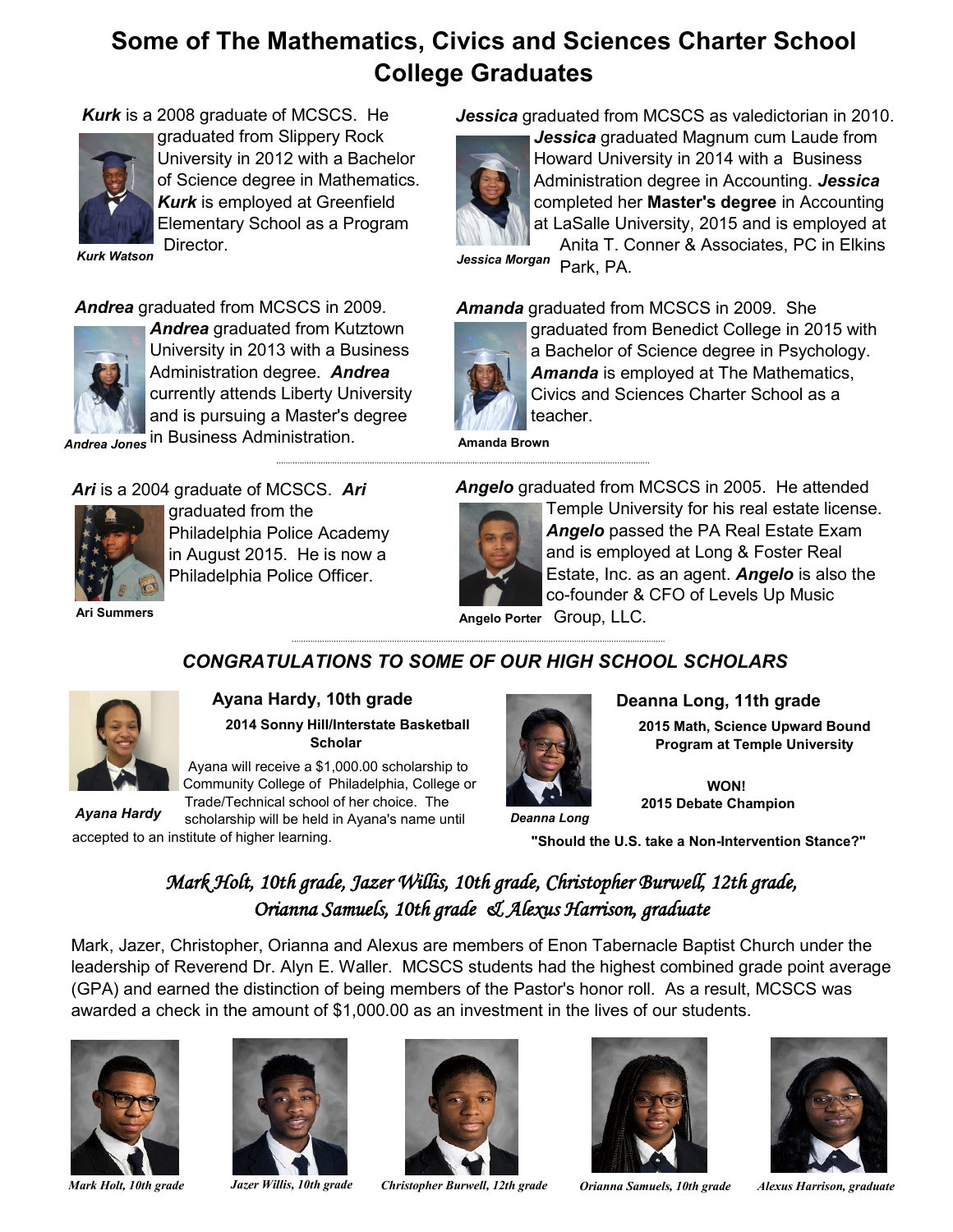